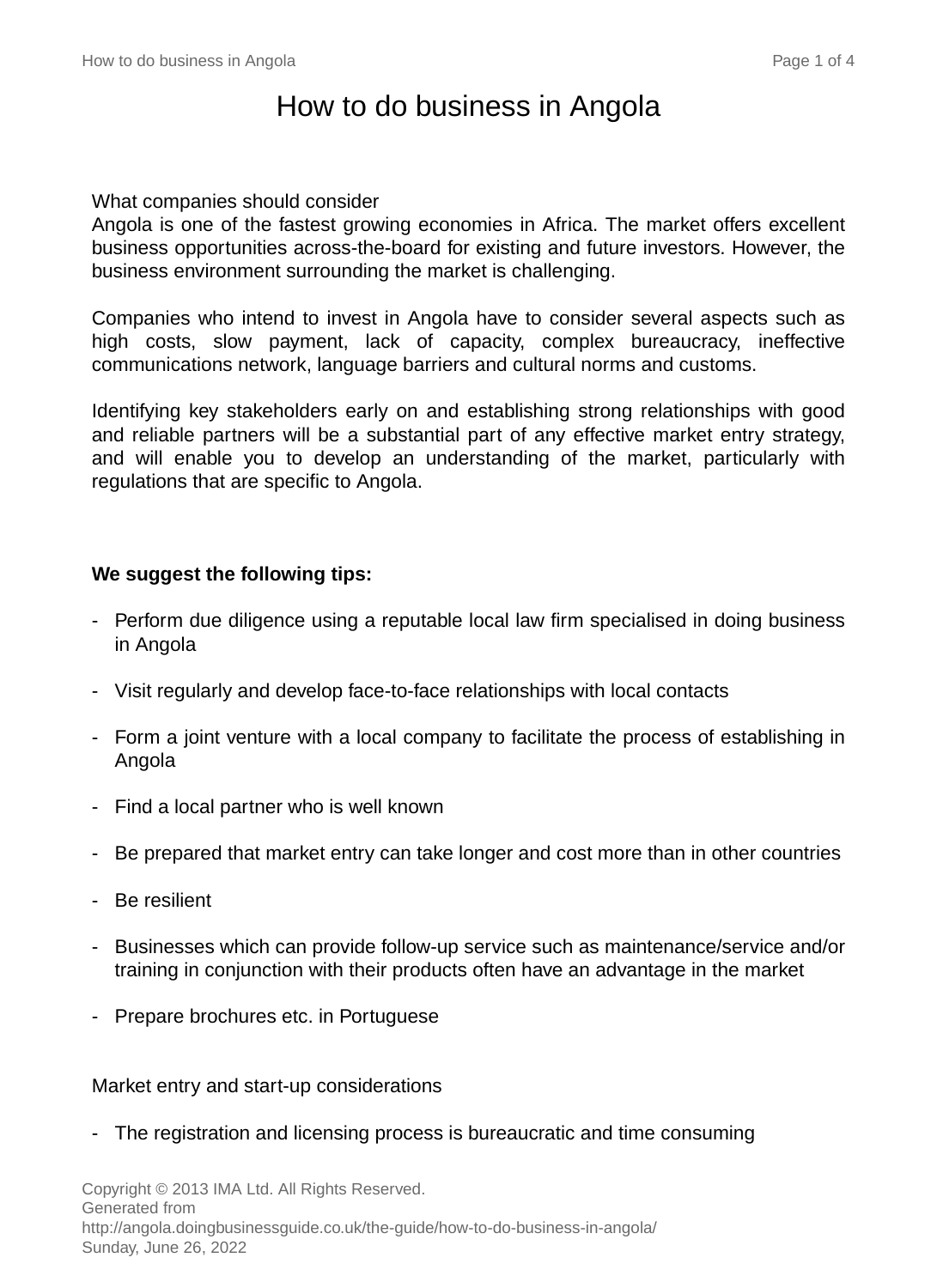- The 2012 Private Investment Law requires a minimum investment of US\$1 million in order to benefit from incentives
- The government must approve any project involving oil and gas
- Companies must submit an Environmental Impact Study for approval prior to consideration of any project that could impact the environment
- The government and its organisations are not considered easy to deal with adopt a patient approach
- Local content requirements demand that companies purchase most of their services from companies that are wholly or partially Angolan-owned
- The government is in the process of 'Angolanisation' i.e. the workforce requires companies to hire Angolan nationals, unless there are no qualified nationals available. 70/30 is the required split.

Source – UKTI 2015

Sponsored By:

### **Urban Requalification / Investments / Real Estate & Property Services**



## **Energy / Case Study**



### **Investment Management**



Copyright © 2013 IMA Ltd. All Rights Reserved. Generated from http://angola.doingbusinessguide.co.uk/the-guide/how-to-do-business-in-angola/ Sunday, June 26, 2022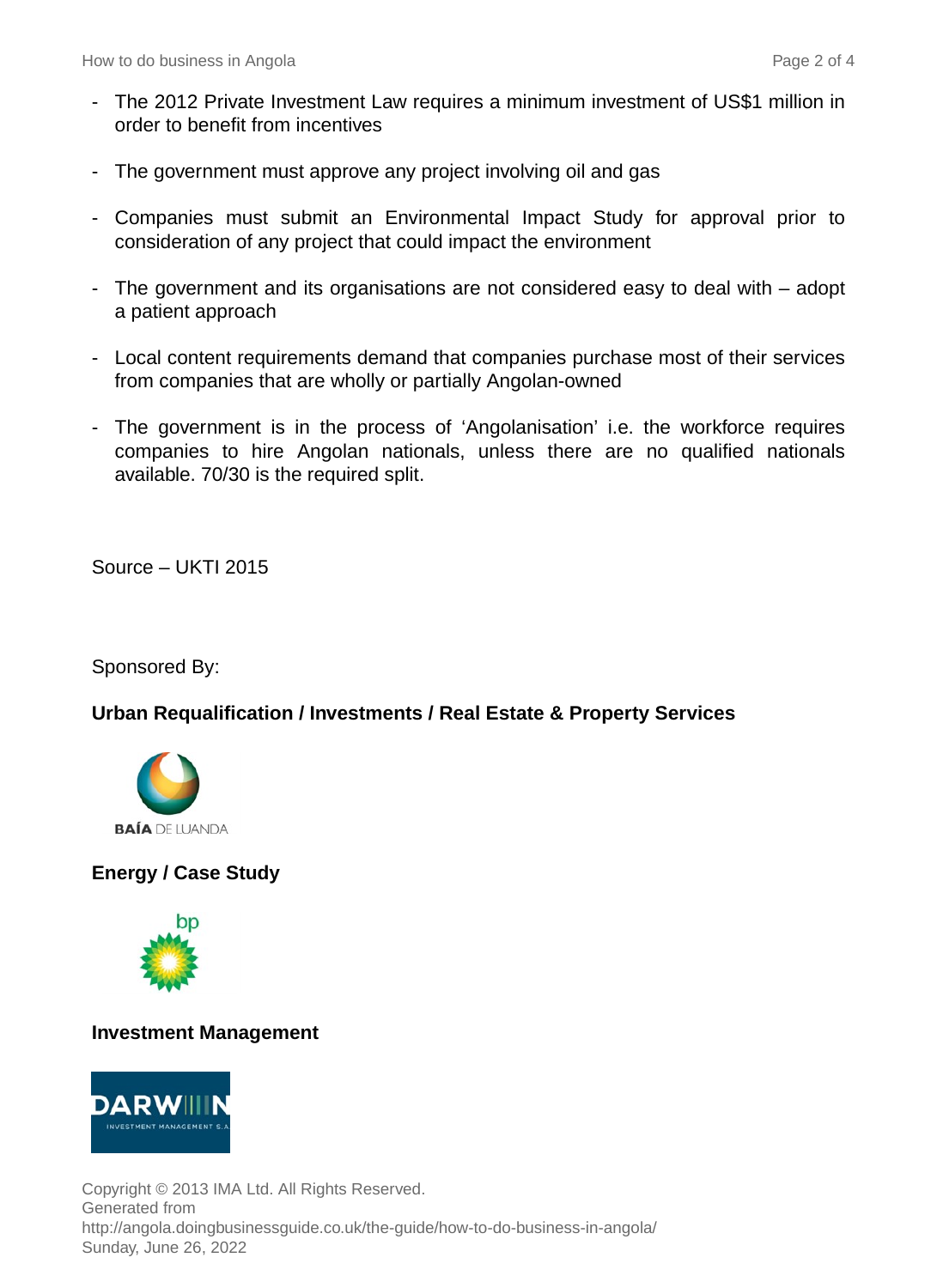## **Security / Risk Services**



**Professional Business Services**



**Logistics / Shipping & Supply Chain**



**Energy**



## **Banking / Financial Services**



**ICT & Telecommunications**



;

Contact IMA International Market Advisor IMA House 41A Spring Gardens

Copyright © 2013 IMA Ltd. All Rights Reserved. Generated from http://angola.doingbusinessguide.co.uk/the-guide/how-to-do-business-in-angola/ Sunday, June 26, 2022